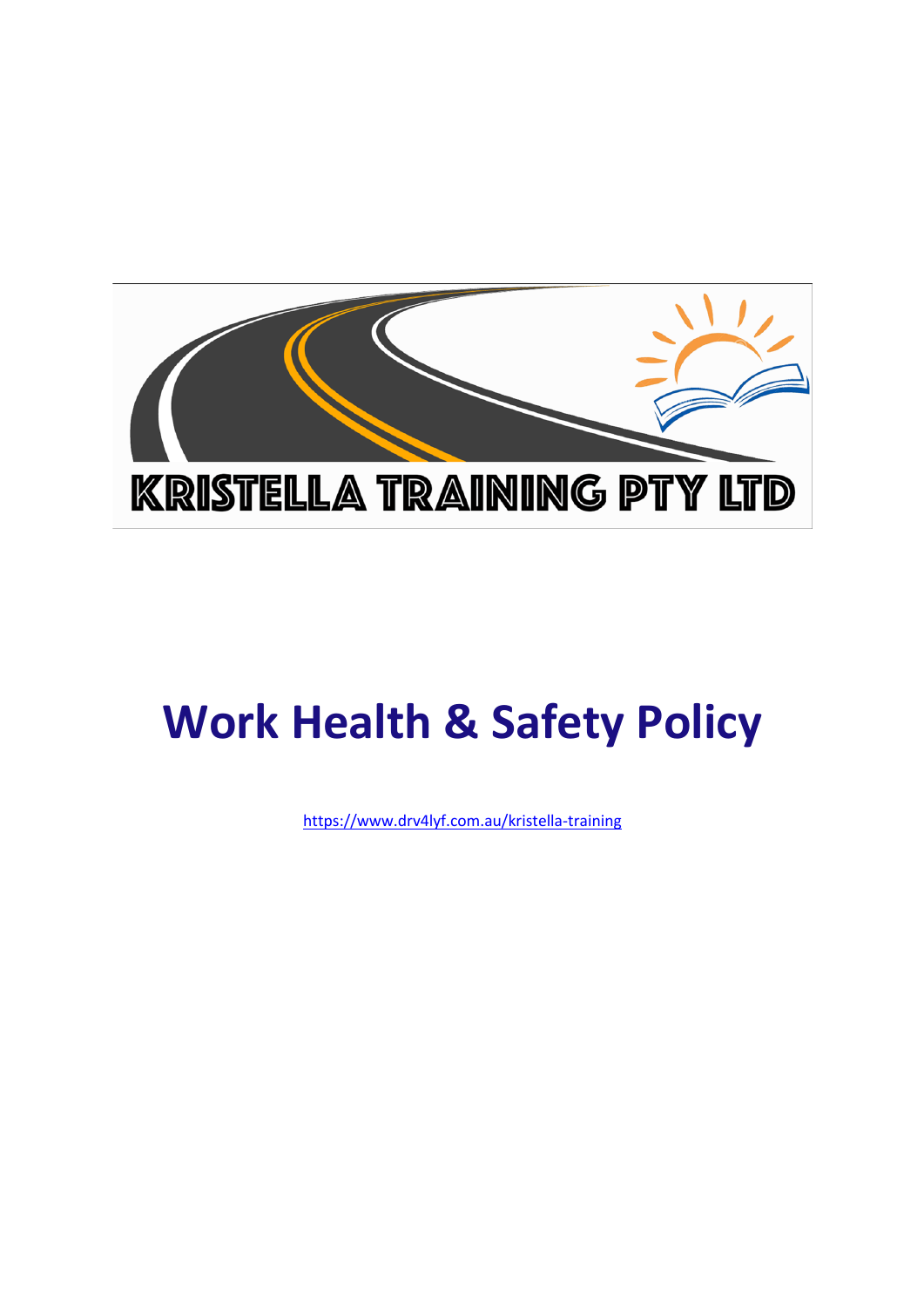

# **Work Health & Safety Policy**

Kristella Training and DRV4LYF Driving School (**KT/DRV4LYF**) is committed to providing a safe and healthy workplace and learning environment, in accordance with Work Health and Safety legislation (Work, Health and Safety (National Uniform Legislation) Act 2011). **KT/DRV4LYF** has a primary duty of care to ensure the health and safety of all people who work and/or learn with us.

**KT/DRV4LYF** recognises that success in achieving a healthy and safe workplace depends on the commitment and cooperation of staff, students and authorised visitors throughout its areas of operation.

### **Purpose**

The purpose of this policy is to ensure that no person is harmed while working or learning with **KT/DRV4LYF**

## **Scope**

This policy applies to all staff, students and visitors to **KT/DRV4LYF**.

### **Policy**

- $\circ$  All staff, students and visitors have a responsibility for the safety, physical and mental health and well-being of themselves and others;
- o An incident-free working and learning environment is actively pursued; and
- $\circ$  Communication and consultation are central to working together for a safer workplace.

**KT/DRV4LYF** will undertake the following activities in fulfilling its commitment to provide a healthy workplace:

- $\circ$  Comply with applicable health and safety legislation as well as other requirements such as Codes of Practice or Australian Standards;
- o Develop and maintain a Risk Assessment System compliant with current legislation;
- o Allocate sufficient financial and physical resources to enable the effective implementation of the WHS;
- o Implement a risk management process to ensure workplace hazards are identified, assessed, controlled and reviewed where they are not able to be eliminated;
- $\circ$  Provide appropriate health, safety and wellbeing training and the dissemination of health, safety and wellbeing information to all staff, students and visitors to the workplace; and
- o Consult with staff and students about decisions that may affect their health, safety and wellbeing.

All staff, students and visitors must comply with any reasonable instruction, policy, procedures or guidelines of **KT/DRV4LYF** in relation to health and safety.

All persons are required to ensure that their own acts and omissions do not adversely affect the health and safety of others.

All persons are required to report all hazards, incidents, and injuries.